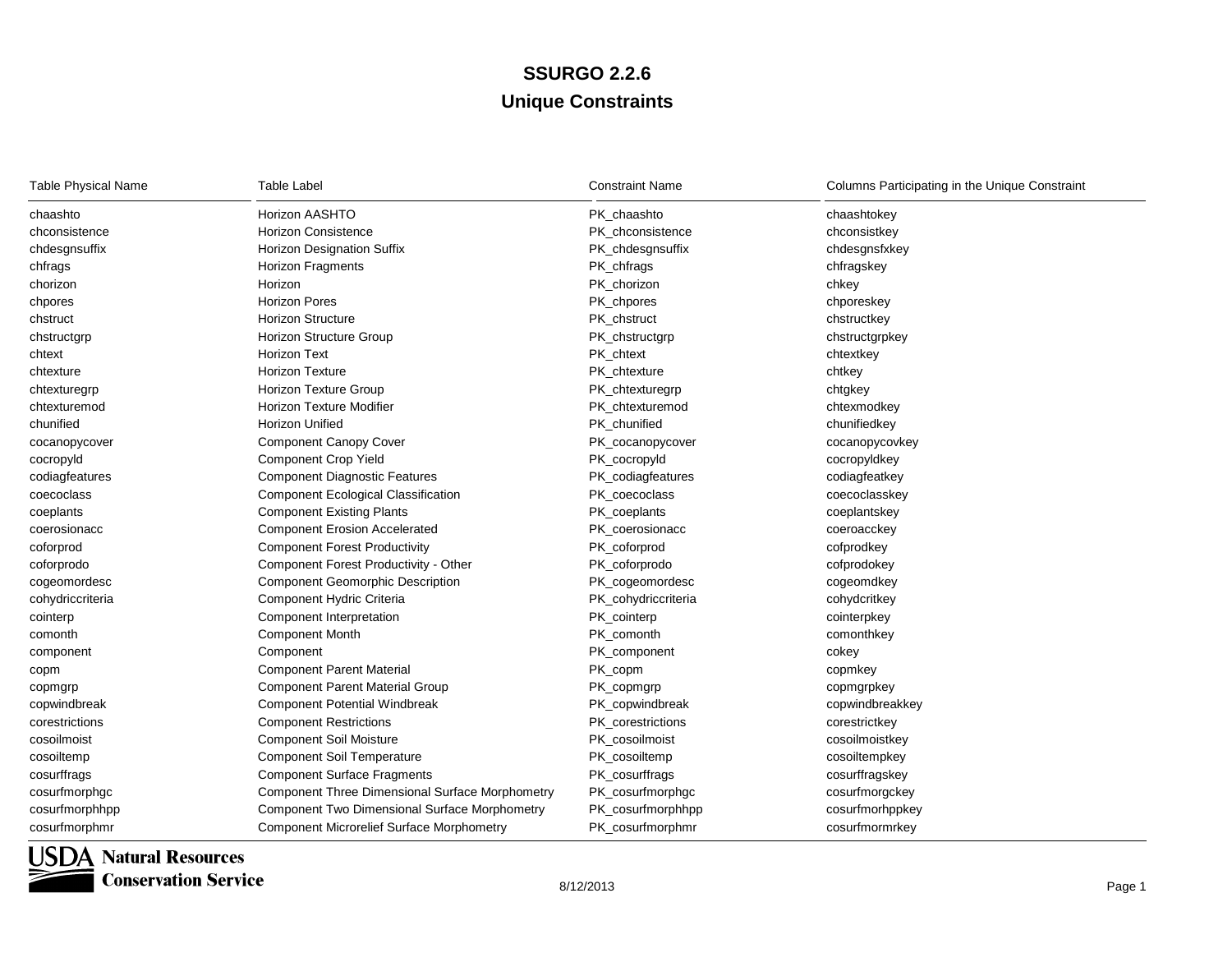## **Unique Constraints SSURGO 2.2.6**

| <b>Table Physical Name</b> | <b>Table Label</b>                               | <b>Constraint Name</b> | Columns Participating in the Unique Constraint                                |
|----------------------------|--------------------------------------------------|------------------------|-------------------------------------------------------------------------------|
| cosurfmorphss              | <b>Component Slope Shape Surface Morphometry</b> | PK_cosurfmorphss       | cosurfmorsskey                                                                |
| cotaxfmmin                 | <b>Component Taxonomic Family Mineralogy</b>     | PK_cotaxfmmin          | cotaxfmminkey                                                                 |
| cotaxmoistcl               | <b>Component Taxonomic Moisture Class</b>        | PK cotaxmoistcl        | cotaxmckey                                                                    |
| cotext                     | <b>Component Text</b>                            | PK cotext              | cotextkey                                                                     |
| cotreestomng               | Component Trees To Manage                        | PK_cotreestomng        | cotreestomngkey                                                               |
| cotxfmother                | Component Taxonomic Family Other Criteria        | PK_cotxfmother         | cotaxfokey                                                                    |
| distinterpmd               | Distribution Interp Metadata                     | PK_distinterpmd        | distinterpmdkey                                                               |
| distlegendmd               | Distribution Legend Metadata                     | PK_distlegendmd        | distlegendmdkey                                                               |
| distmd                     | <b>Distribution Metadata</b>                     | PK_distmd              | distmdkey                                                                     |
| featdesc                   | <b>Feature Description</b>                       | PK_featdesc            | featkey                                                                       |
| featdesc                   | <b>Feature Description</b>                       | UC featdesc 12250      | areasymbol, featsym                                                           |
| laoverlap                  | Legend Area Overlap                              | PK_laoverlap           | lareaovkey                                                                    |
| legend                     | Legend                                           | PK_legend              | Ikey                                                                          |
| legendtext                 | <b>Legend Text</b>                               | PK_legendtext          | legtextkey                                                                    |
| mapunit                    | Mapunit                                          | PK_mapunit             | mukey                                                                         |
| mdstatdomdet               | Domain Detail Static Metadata                    | PK mdstatdomdet        | domainname, choicesequence                                                    |
| mdstatdomdet               | Domain Detail Static Metadata                    | UC_mdstatdomdet_4565   | domainname, choice                                                            |
| mdstatdommas               | Domain Master Static Metadata                    | PK mdstatdommas        | domainname                                                                    |
| mdstatidxdet               | Index Detail Static Metadata                     | PK mdstatidxdet        | tabphyname, idxphyname, idxcolsequence                                        |
| mdstatidxdet               | <b>Index Detail Static Metadata</b>              | UC_mdstatidxdet_4548   | tabphyname, idxphyname, colphyname                                            |
| mdstatidxmas               | Index Master Static Metadata                     | PK mdstatidxmas        | tabphyname, idxphyname                                                        |
| mdstatrshipdet             | Relationship Detail Static Metadata              | PK_mdstatrshipdet      | Itabphyname, rtabphyname, relationshipname,<br>Itabcolphyname, rtabcolphyname |
| mdstatrshipmas             | Relationship Master Static Metadata              | PK_mdstatrshipmas      | Itabphyname, rtabphyname, relationshipname                                    |
| mdstattabcols              | Table Column Static Metadata                     | PK mdstattabcols       | tabphyname, colsequence                                                       |
| mdstattabcols              | Table Column Static Metadata                     | UC mdstattabcols 4547  | tabphyname, colphyname                                                        |
| mdstattabcols              | Table Column Static Metadata                     | UC_mdstattabcols_4563  | tabphyname, collogname                                                        |
| mdstattabcols              | Table Column Static Metadata                     | UC mdstattabcols 7665  | tabphyname, collabel                                                          |
| mdstattabs                 | Table Static Metadata                            | PK mdstattabs          | tabphyname                                                                    |
| mdstattabs                 | Table Static Metadata                            | UC_mdstattabs_4560     | tablabel                                                                      |
| mdstattabs                 | Table Static Metadata                            | UC_mdstattabs_7594     | iefilename                                                                    |
| mdstattabs                 | Table Static Metadata                            | UC_mdstattabs_7664     | tablogname                                                                    |
| month                      | Month                                            | PK_month               | monthname                                                                     |
| month                      | Month                                            | UC_month_12296         | monthseq                                                                      |
| muaggatt                   | Mapunit Aggregated Attribute                     | PK_muaggatt            | mukey                                                                         |
| muaoverlap                 | Mapunit Area Overlap                             | PK muaoverlap          | muareaovkey                                                                   |



**Conservation Service**